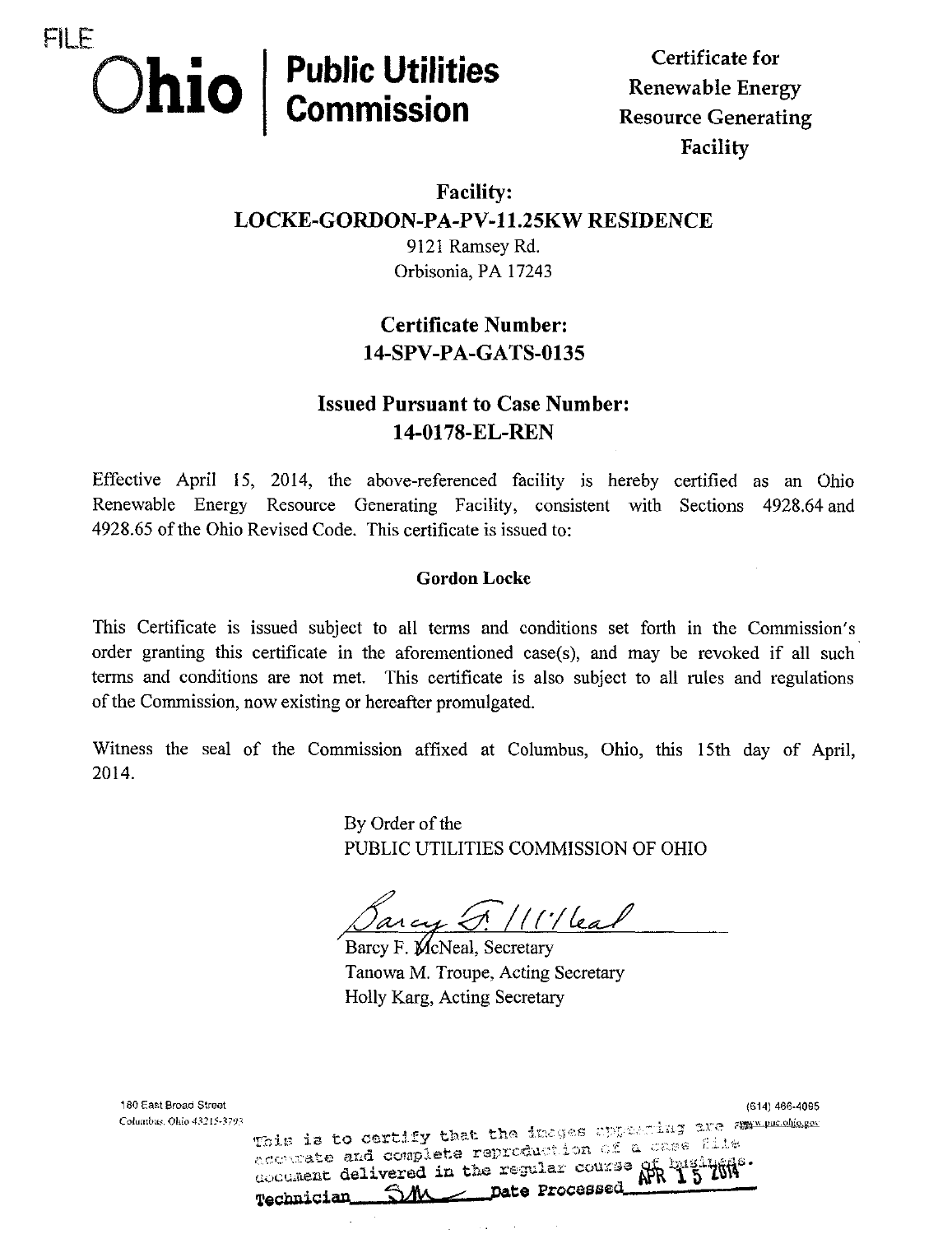## Automatic Case Action Form Certification of Renewable Energy Resource Generating Facility

 $\bar{\gamma}$ 

Issued Certificate Number: 14-SPV-PA-GATS-0135

PUCO Case Number: 14-0178-EL-REN

Facility Name:

Locke-Gordon-PA-PV-11.25kW Residence

Facility Location:

9121 Ramsey Rd. Orbisonia, PA 17243

#### Effective Date of Certificate / Date Commission Order Signed:

April 15, 2014

#### Issued To:

Gordon Locke

#### Send To:

Gordon Locke

9121 Ramsey Rd. Orbisonia, PA 17243